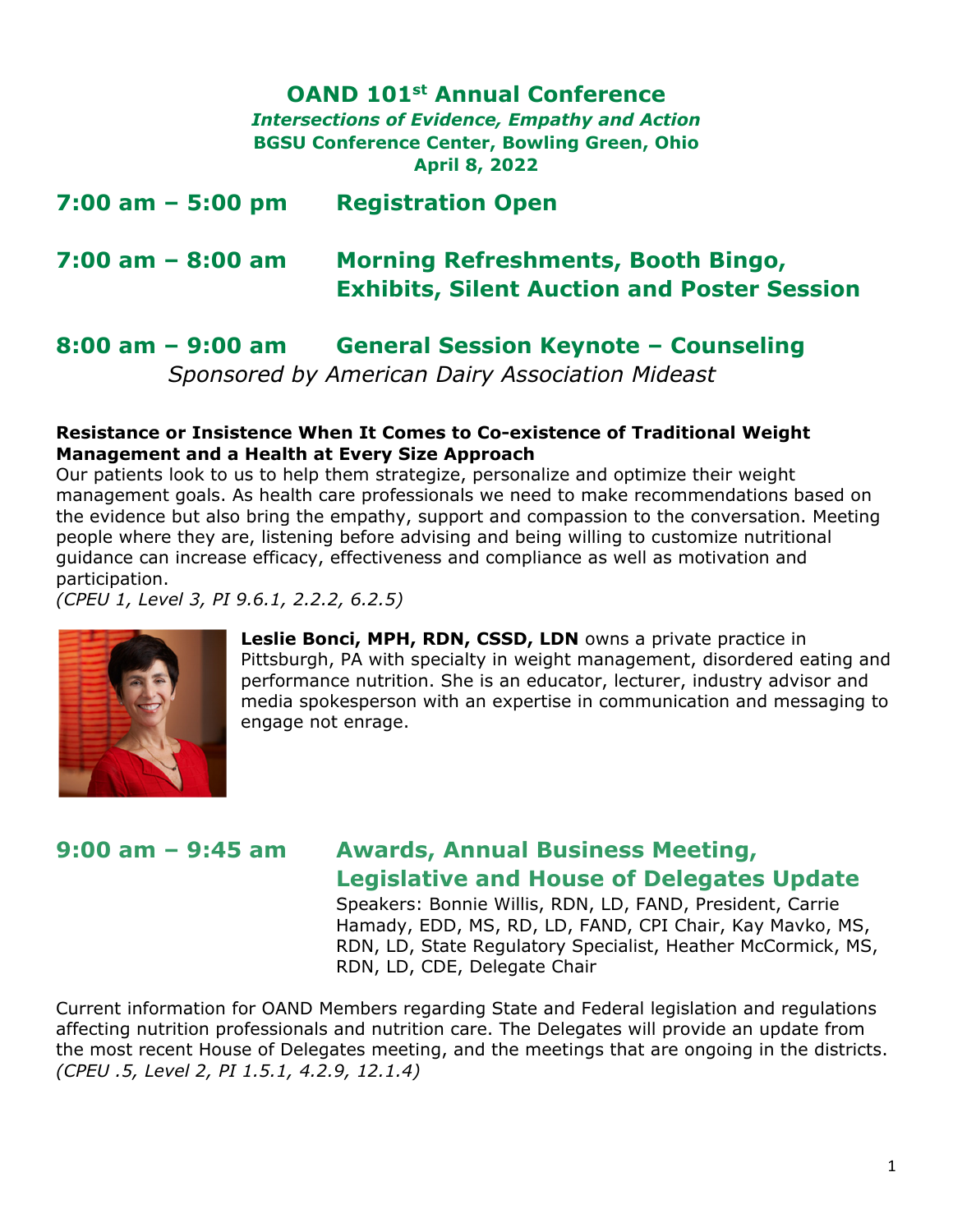

**Kay Mavko, MS, RDN, LD** is a long-time Academy of Nutrition and Dietetics member from Dublin, Ohio who has worked in adult and pediatric nutrition as a clinical dietitian, dietitian manager, and consultant, and then became the Director of the Ohio Board of Dietetics for over 13 years. Now retired from fulltime employment, Kay currently is involved in public policy work in Ohio as the State Regulatory Specialist for the OAND and helps monitor the State Medical Board of Ohio activities related to dietitian licensure.



**Heather McCormick, MS, RDN, LD, CDE** is in community and corporate wellness. She currently works with Mt. Carmel Health System in Columbus working in workplace health and cardiopulmonary rehab. She earned her master's degree in nutrition and dietetics from Bowling Green State University and her bachelor's degree from Illinois State University. In 2011, Heather was voted Ohio's Young Dietitian of the Year. She has served the Columbus Dietetic Association in many capacities, including President, and she is the former President and CPI Chair for the Ohio Academy of Nutrition and Dietetics.

# **9:45 am – 10:00 am Break, Booth Bingo, Exhibits and Silent Auction**

# **10:00 am – 11:00 am Concurrent Session A - Clinical**

**Beyond "Weight": Optimizing Patient Care and Success in Medical and Surgical Treatment Through Evidence-Based Practices Applied to Body Composition Analysis**  This session outlines patients' health benefits and personal affirmation gained when body composition is analyzed throughout medical and surgical weight loss processes. Presentation includes tools applied by the RDN and NDTR and evidence-based practices empowering decisionmaking and patient recommendations towards achieving the favorable outcome of fat loss while sparing lean mass. RDN-generated clinical outcomes recently published as one-year bariatric surgery body composition goals as well as the influence of presurgical weight loss approaches are addressed.

*(CPEU 1, Level 2, PI 6.2.3, 8.2.3, 8.3.3)*



**Kim Knopp, MS, RD, LD** has celebrated 41 years as an AND member and 33 as an OAND member! Her longstanding clinical focus on outpatient care and bariatric surgery fostered an interest in applying body composition analysis. She shared this interest by hosting interns and lecturing for undergraduate programs, and has published and contributed to research papers, national poster presentations, articles, newsletters, and a premier international bariatric cookbook.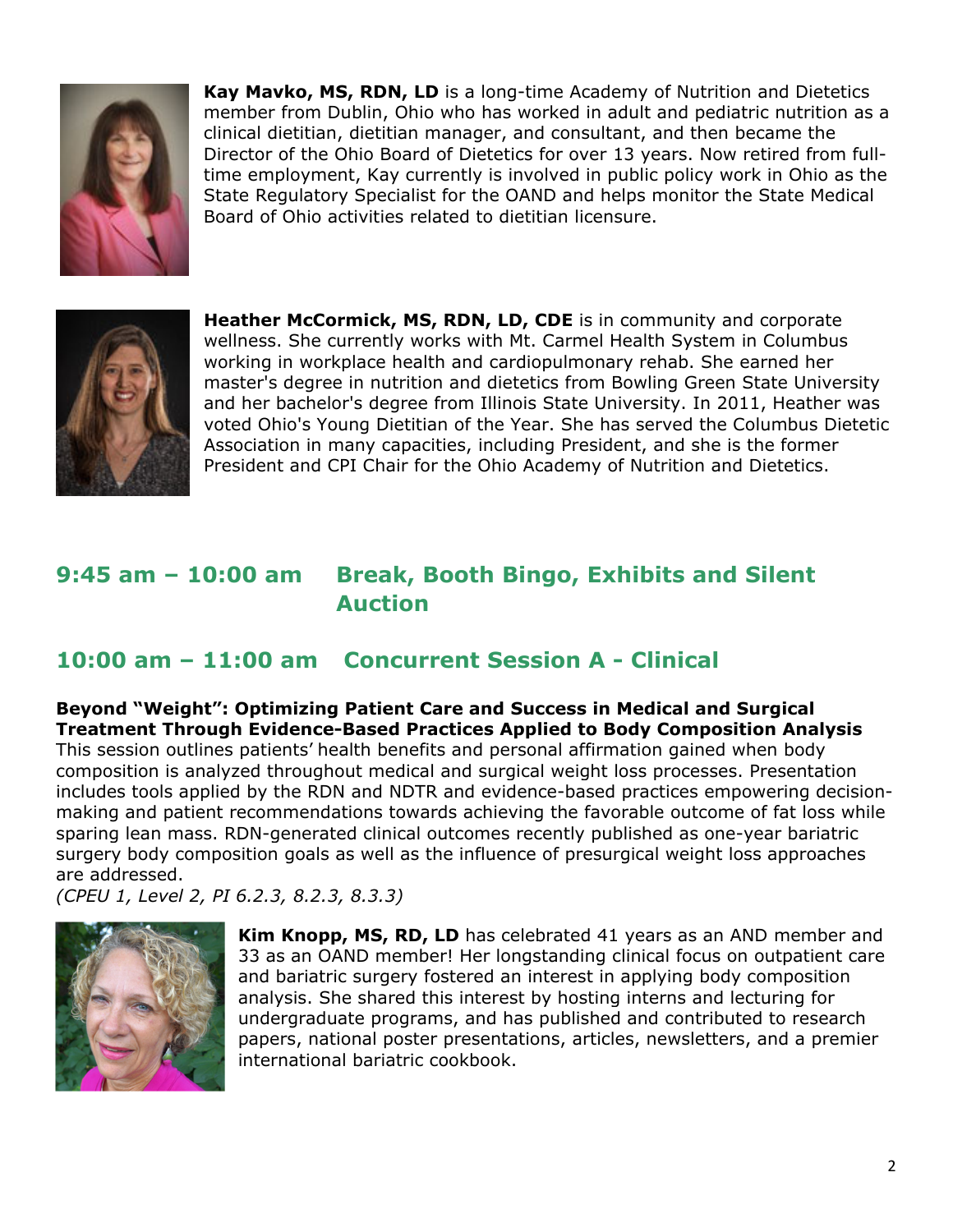# **10:00 am – 11:00 am Concurrent Session B - Counseling**

### **Transition of Identity Connected to the Eating Experience in Individuals with Celiac Disease**

The adoption of a strict gluten free diet for Celiac Disease may lead to changes in an individual's sense of identity connected to the eating experience affecting their physical, social and emotional state and negatively affecting quality of life. As dietetic practitioners, empathizing with clients and moving them beyond problem-based solving to emotional and social-coping may not only facilitate dietary adherence but also protect psychological well-being. *(CPEU 1, Level 2, PI 9.6.1, 9.6.3, 9.6.6)*



**Jennifer Dalton DCN, RDN, LD** is program director and Associate Clinical Professor at the University of Dayton. As a clinician she worked to create healing spaces where client-centered values, meaning and purpose around the eating experience guided the direction of the work for improving overall health through nutrition. She has been investigating the impact of therapeutic diet changes on transition of identity connected to the eating experience for five years.



**Diana Cuy Castellanos, PhD, RDN, LD** is a registered dietitian, researcher and instructor. She has investigated dietary transition in various populations for more than 15 years and the psycho-social and environmental influences of dietary behavior. As a dietetic instructor, she teaches courses in research, nutritional biochemistry and community nutrition.

## **11:00 am – 11:15 am Break, Booth Bingo, Exhibits and Silent Auction**

## **11:15 am – 12:15 pm Concurrent Session A - DEI**

#### **Beyond My Plate: Advanced Dietary Strategies to Treat Adolescent Obesity**

The dietary approach for treating adolescent obesity has evolved over time, with options now tailored to best meet the needs of the adolescent. Current practice takes into consideration extent of obesity, presence of co-morbidities, family support, and the adolescent's readiness to change their eating habits. This presentation will give a historical overview of dietary management of adolescent obesity over the past 40 years, review 12 different evidence-based dietary strategies, and discuss two case studies.

(CPEU 1, Level 2, PI 5.3.7, 6.0.1, 5.0.8)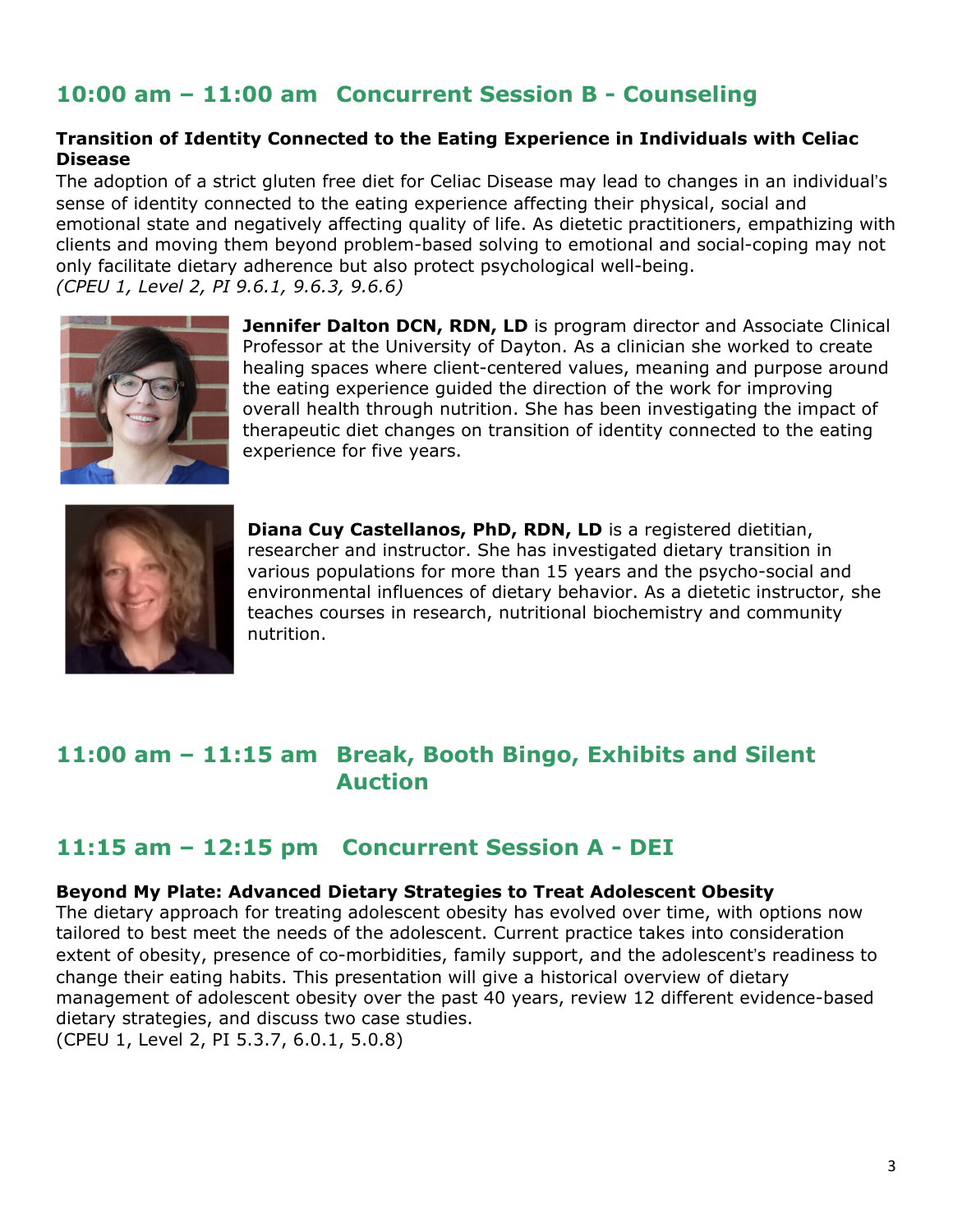

adolescent obesity.

# **11:15 am – 12:15 pm Concurrent Session B - Culinary**

### **Live Cooking Demonstration in the Teaching Kitchen**

Join Chef Austin Rozelle in the BGSU Dining Teaching Kitchen for an interactive culinary session. Austin will be sharing the behind-the-scenes expertise on hosting successful culinary classes for students and community members, along with ways to connect with participants who have food allergies and dietary restrictions. BGSU Dining by Chartwells was the first college campus to have a Teaching Kitchen and this space is a foundation of culinary class development for Chartwells Higher Education (subsector of Compass Group). Marketing Director Jon Zachrich will also be joining this session to share information on how to market your culinary classes and use social media to connect with your desired audience.

(CPEU 1, Level 2, PI 8.4.1, 8.2.2, 13.2.3)



**Austin Rozelle** is a graduate of Owens Community College with a Culinary Arts Certificate. He has worked in the Foodservice Industry for over 10 years, and has been with Chartwells Higher Education for the past five years as a Sous Chef with BGSU working in their All You Care to Eat dining facilities. In his current role, Austin oversees and coordinates production at the Carillon Place dining hall as well as works in-tandem with the Campus Dietitian, Paige Wagner to provide specialized meals for students with dietary restrictions. Austin also works closely with Paige in The Teaching Kitchen at BGSU to provide educational and engaging classes in which students, faculty / staff as well as the Bowling Green community learn how

**Shelley Kirk, PhD, RD, LD** has worked as a clinical dietitian in the field of pediatric obesity for over 36 years and is now Professor of Clinical Pediatrics with the College of Medicine at the University of Cincinnati. For the past 22 years, Dr. Kirk has served as Director of HealthWorks!, a family-based behavioral weight management program for youth with overweight and obesity within the Heart Institute at Cincinnati Children's Hospital Medical Center. During her tenure at Cincinnati Children's, her primary goal as a researcher and clinician has been to develop more effective clinical interventions for the management of childhood and

to prepare and cook a variety of dishes from across the world.



**Jon Zachrich** is a two time graduate of BGSU with a Bachelors of History and Minor in Political Science (2013) and a Masters of Public Administration (2018). He has worked for Chartwells Higher Education for eight years working up from the BGSU Dining Social Media Intern to Director of Marketing and Communication. In his current role, Jon coordinates all of the marketing and promotions for BGSU Dining as well as consults for other university dining programs.

## **12:15 pm – 1:30 pm Lunch, Exhibits, Silent Auction and Poster Session**

Please take this opportunity to visit our generous supporters in the exhibit hall.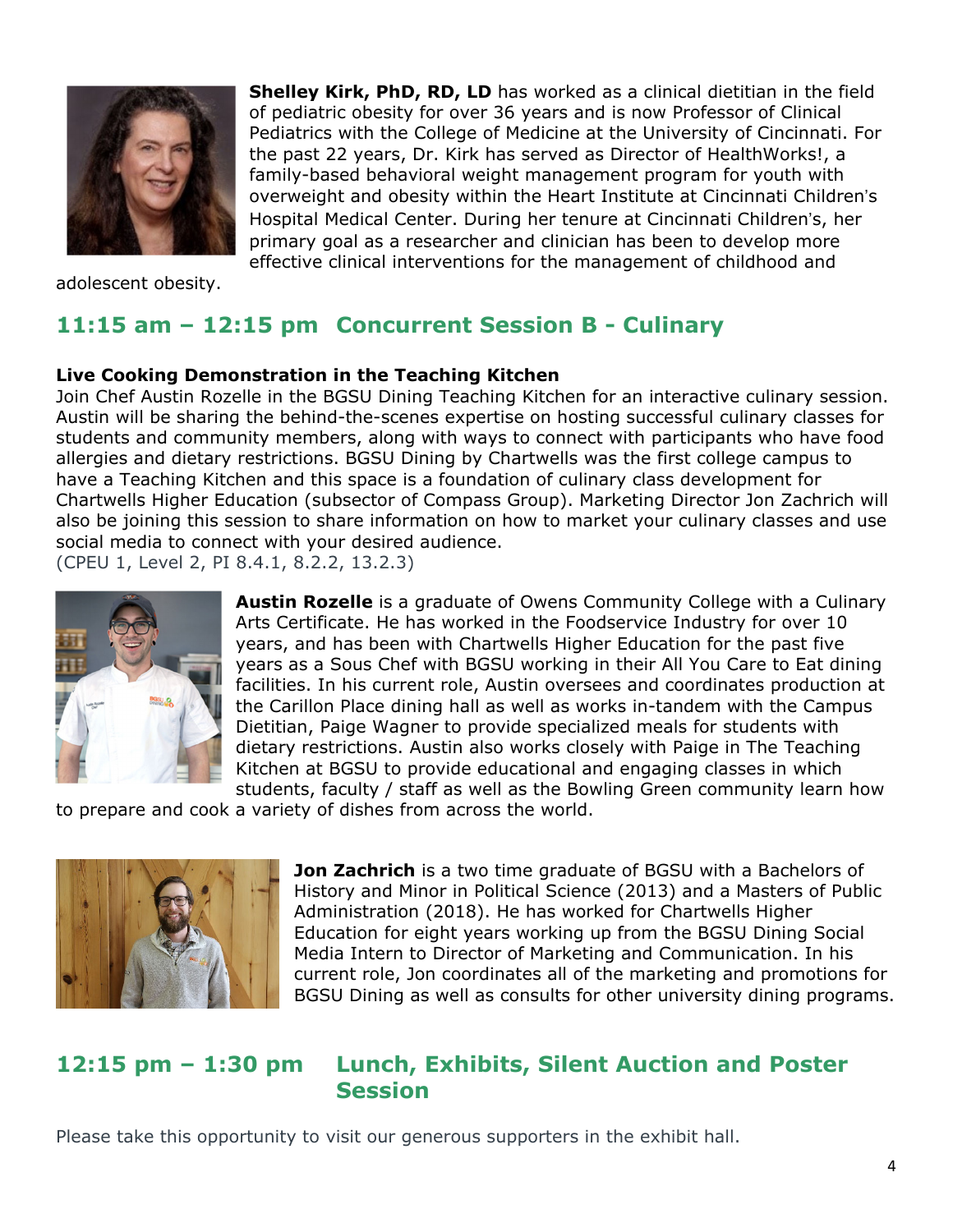# **1:30 pm – 2:30 pm Concurrent Session A – Culinary/Clinical**

#### **History of African Foods and Their Impact on The Western Diet**

Join us as we take you through a deeper culinary exploration into the African-American foodways and their historical evolution. This journey will allow you to bridge the gap between cultural competency and nutritional properties that empower clients to make better lifestyle choices. Participants will learn traditional African foods and their nutritional properties, establish an understanding of the impact of slavery migration and food commodities and gain a different perspective of a traditional food plate.

(CPEU 1, Level 2, PI 9.4.2, 12.2.1, 12.4.5, 1.3.7)



**Chef Jason Johnson**, Certified Professional Chef from Columbus, Ohio, obtained his culinary training and degree from Sullivan University in Lexington, KY after receiving a Bachelor of Science in Biology from Kentucky State University. He has gained many experiences in the culinary industry from high end Country Clubs, Premier Catering, Hotel Banquets & Events, to Nutrition Services at OSU Wexner Medical Center, and Farm to Table Restaurant Management as Executive Chef for South Side Roots Café. Jason is currently, operating his own Premier Private Chef Service

business, The Gourmet Touch Chef Services. Chef Jason also utilizes his knowledge, experience, passion, and purpose to support the community for various local community organizations, such as Chef In Schools initiative, Homeless Families Foundation, Central Community House, The Star House, Urban Farms, Local Matters, and healthy food chef demo classes for Cancer Support Community, in which he has had the privilege to serve for the last three years. He truly believes in utilizing food as a way to help, heal, and give hope to people.



**Tiana Montella, MS, RD, LD, CNSC, CD-L**, is a registered dietitian and certified labor doula. She received her bachelor's degree from The Ohio State University and completed her master's degree and dietetic internship from Kent State University. Tiana is an inpatient RD within the Intensive Care Unit and Progressive Care Unit, focusing on nutrition support. She became interested in birth work and doula services when she felt a calling to be a solution to the black maternal mortality rates. While working as an inpatient RD and Labor Doula, Tiana serves as the Columbus Dietetic

Association's 2021-2022 President. She was awarded 2020 Recognized Young Dietitian of the Year from the Ohio Academy of Nutrition and Dietetics. She just received the 2021 Clinical Excellence Award from OSU Wexner Medical Center.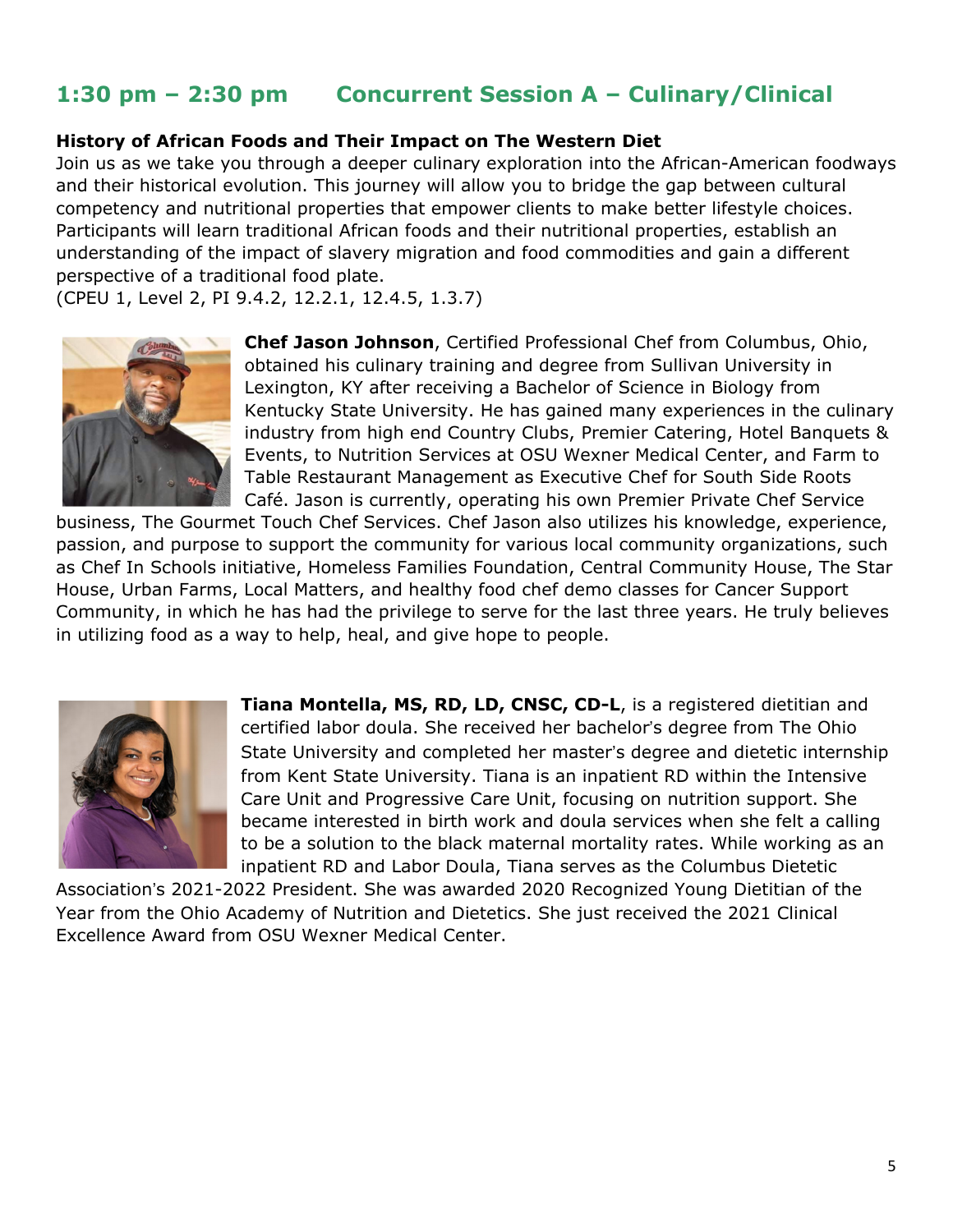## **1:30 pm – 2:30 pm Concurrent Session B – Community/Foodservice**

### **The School Nutrition Hub: Connecting Community Nutrition to School**

Schools provide a unique venue to connect students with nutrition resources. Come learn more about the nutrition issues students face in a large urban school district, how school nutrition programs are combating these issues through community partnerships, and how dietetic professionals can be involved to make a difference in their school communities. (CPEU 1, Level 2, PI 2.3.2, 3.3.5, 12.4.5)



**Allison Thirion-Blasius, MPH, RD, LD, FAND** is a firm believer that you can't live a full life on an empty stomach. A Northeast Ohio native, she serves as the District Dietitian for the Cleveland Metropolitan School District. Alli loves her two cats, listening to podcasts, and any lavenderscented.



**Leilah Absi, MS, RD, LD** is passionate for helping children learn and grow with the power of wholesome foods. Born and raised in Cleveland, Ohio, Leilah proudly represents the Cleveland Metropolitan School District as the School Nutrition's Project Manager. She loves her dog Koby and rooting for the Cleveland Browns.

# **2:30 pm – 2:45 pm Break, Exhibits and Silent Auction**

## **2:45 pm - 3:45 pm Concurrent Session A - DEI**

#### **Reducing Weight Bias for Dietetic Trainees**

Stigma against people with obesity is prevalent in healthcare professionals, including registered dietitians. However, this stigma can negatively affect care for our patients. This session will offer a narrative review of the scientific literature on strategies to reduce weight bias for dietitians, as well as a description and outcomes from a small pilot study (n=8) that used a graduate-level course curriculum to implement several of these strategies. (CPEU 1, Level 2, PI 2.1.7, 4.2.2, 9.3.1)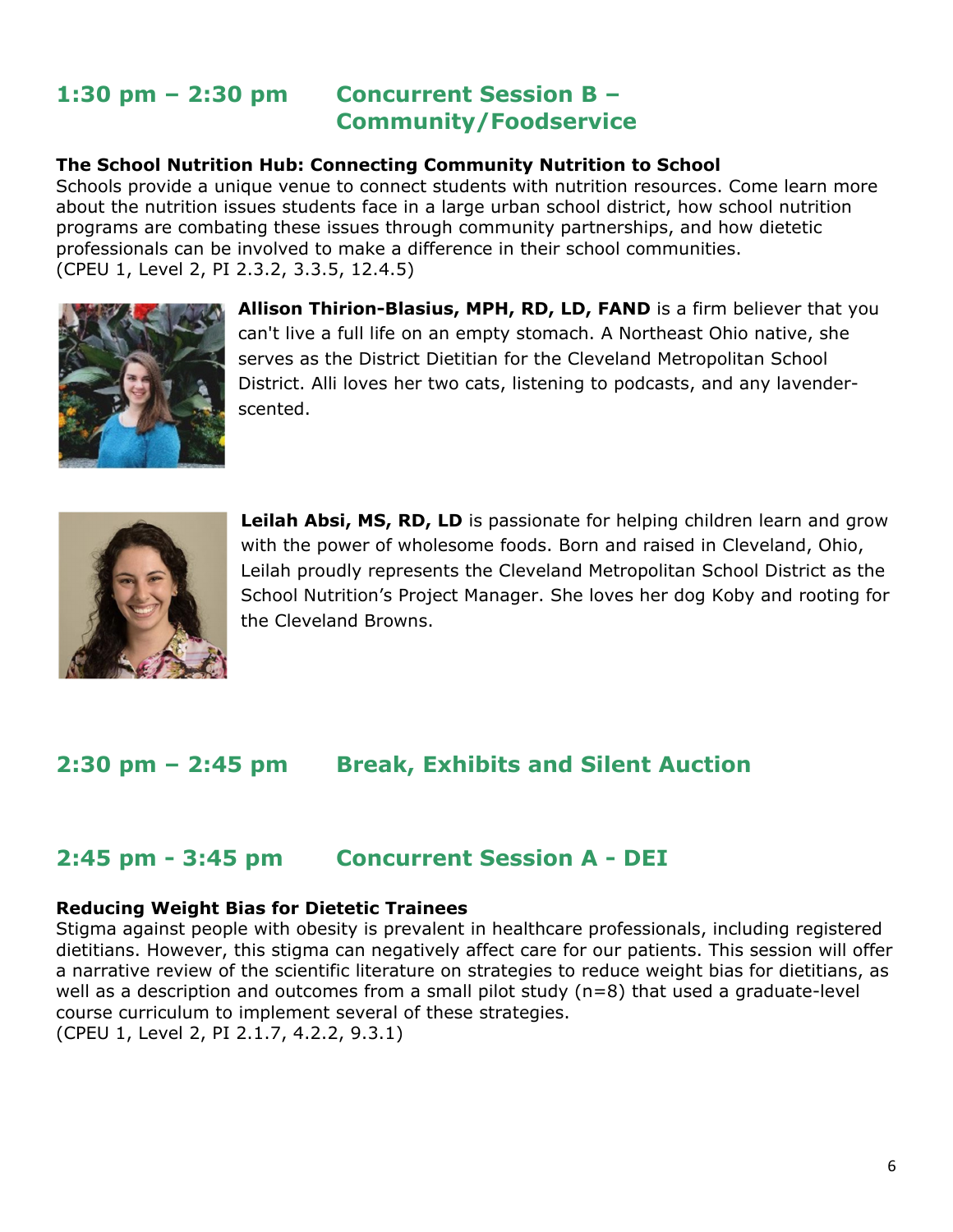

**Rosanna Watowicz, PhD, RDN, LD** is a registered dietitian and assistant professor in the Department of Nutrition at Case Western Reserve University in Cleveland, Ohio. Her research is focused on treatment of pediatric obesity and she is particularly interested in treatments for children with severe obesity. She teaches both undergraduate and graduate courses within the department and her goal is to train compassionate and evidencebased health care professionals.

# **2:45 pm - 3:45 pm Concurrent Session B - Clinical**

**Food Allergy Prevention: When and How to Introduce Solid Foods to Babies**  This session will review the prevalence and diagnosis of food allergies. Participants will learn about the current evidence and guidelines on the early introduction of foods, including outlining barriers to adherence to recommended guidelines. The role of clinicians, registered dietitians, and dietetic technicians will be discussed in the context of working with clients and the interdisciplinary team. Future recommendations on preparing healthcare providers, such as nutrition professionals, will be addressed based on a recent survey of allied health students. (CPEU 1, Level 2, PI 3.2.5, 4.1.2, 6.2.5, 8.3.5, 10.2.9)



**M. Razi Rafeeq, MD** is an allergy and immunology specialist in Toledo, Ohio. He has been serving patients in the greater Toledo area for more than 35 years. Dr. Rafeeq is Clinical Assistant Professor at the University of Toledo Medical Center and the Section Chief of Allergy and Immunology at the Mercy St. Charles Hospital in Oregon, Ohio.



Wan Shen, PhD, RDN, LD is Assistant professor, Department of Public and Allied Health at Bowling Green State University. She is passionate about research in food allergies and believes optimal nutrition care for people with food allergies is extremely important.

## **3:45 pm – 4:00 pm Break**